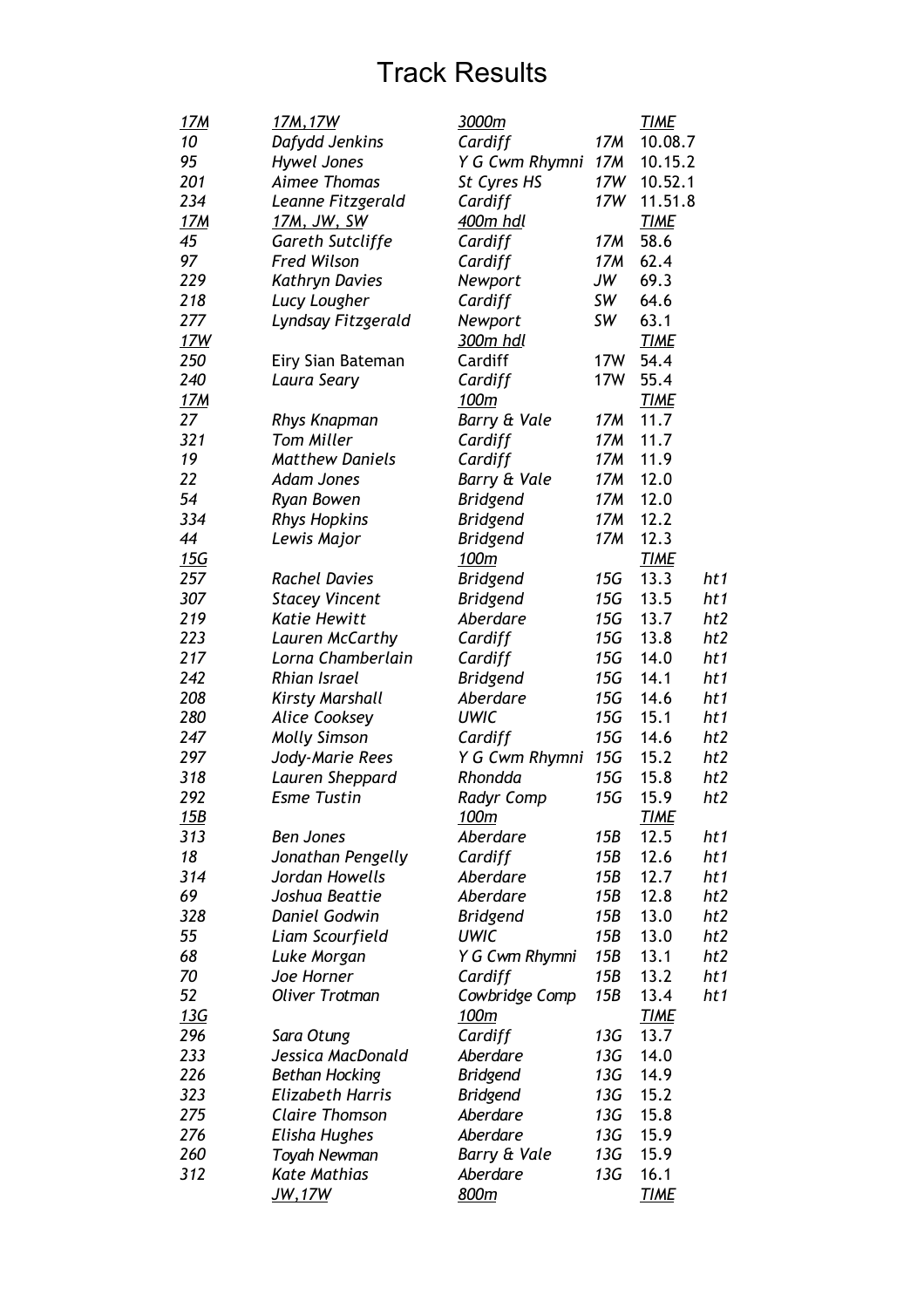| 272<br>17W<br><b>Stacey O'Connell</b><br><b>Bishop Hedley</b><br>Aysha Hadid<br>17W<br>2.29.4<br>207<br>Cardiff<br>243<br>Imogen Lewis<br><b>Bridgend</b><br>17W<br>2.29.4<br>231<br>Madeleine Edgworth<br>Cowbridge Comp<br>17W<br>2.37.4<br>17W<br>2.42.9<br>206<br>Rehanna Hawthorne<br>Cardiff<br>317<br>Aberdare<br>17W<br>2.59.0<br>Sarah Rees<br><u>17M</u><br>800m<br><b>TIME</b><br>83<br>2.26.9<br>James Brock<br><b>Bridgend</b><br>13B<br>64<br><b>Dwain Curnell</b><br>Rhondda<br>2.45.5<br>13B<br>33<br>Aberdare<br>Joseph Roberts<br>13B<br>2.47.0<br><u>JM</u><br>800m<br><b>TIME</b><br>324<br>Cardiff<br>17M<br>2.08.8<br>Simon Lawson<br>25<br>Aberdare<br>2.12.9<br>Carwyn Adler<br>17M<br>94<br>Craig Husdon<br>Cardiff<br>17M<br>2.13.8<br>13B<br>800m<br><b>TIME</b><br>3<br>JM<br>1.59.8<br>Joe Thomas<br>Cardiff<br>92<br><b>Mark Fowles</b><br>JМ<br>2.07.6<br>Cardiff<br>37<br>JМ<br>2.11.2<br><b>Vincent Jones</b><br><b>Barry College</b><br>71<br>Rhondda<br>JМ<br>2.14.2<br>Alexander Naamani<br>322<br><b>SM</b><br><b>Bridgend</b><br>2.16.4<br><b>Grant Manning-James</b><br>13G<br>1500m<br><b>TIME</b><br>283<br><b>Ffion Lewis</b><br>13G<br>5.31.6<br><b>Bridgend</b><br>248<br>Leah Lineham<br>13G<br>6.09.1<br>St John Baptist<br><u>15G</u><br>800m<br><b>TIME</b><br>202<br>15G<br>2.27.8<br><b>Billie Attard</b><br>Cardiff<br>203<br>Demi-Leigh Bartlett<br>15G<br>2.32.3<br><b>Bridgend</b><br>228<br>Alice Johnston<br>15G<br>2.35.2<br>Cardiff<br>285<br>15G<br>2.39.1<br>Aimee Hendrickson<br>Cardiff<br>290<br>Nia Challenor<br>15G<br>2.50.3<br>Y G Cwm Rhymni<br>235<br>15G<br>2.55.6<br>Anne-Marie Hayward<br>Cardiff<br>287<br>Rhondda<br>15G<br><b>Carys Ford</b><br><u>15G</u><br>1500m<br><b>TIME</b><br>15G<br>5.09.1<br>273<br>Kristie O'Connell<br><b>Bishop Hedley</b><br>258<br>15G<br>5.13.8<br><b>Grace Osborne</b><br><b>Bridgend</b><br>216<br>Storm Morham<br>Cardiff<br>15G<br>5.25.5<br>15B<br>800m<br><b>TIME</b><br>Aberdare<br>24<br><b>Daniel Hiscox</b><br>15B<br>2.18.7<br>$\overline{4}$<br><b>Gareth Rees</b><br>Cardiff<br>15B<br>2.27.2<br>11<br>2.31.5<br><b>Matthew Burnett</b><br>Cardiff<br>15B<br>2.38.4<br>332<br><b>Ryan Powel</b><br>Y G Cwm Rhymni<br>15B<br>13<br>Darren Jones<br>Cardiff<br>15B<br>2.40.7<br>302<br>2.50.0<br>Ciaran O'Beirne<br>Barry & Vale<br>15B<br>100<br>Barry & Vale<br>15B<br>2.50.2<br>Feargas Gough<br><u>13G</u><br>800m<br><b>TIME</b><br>256<br>Cardiff<br>U13G 2.41.6<br><b>Ellice Harding</b><br>224<br>U13G 2.44.9<br>Amy Tidball<br><b>Bridgend</b><br>298<br>U13G 2.53.1<br>Caitlin Bryant<br><b>Bridgend</b><br>331<br>Jasmin White<br>Barry & Vale<br>U13G 2.54.2<br>312<br><b>Kate Mathias</b><br>Aberdare<br>U13G 3.12.8<br>13B<br>1500m<br><b>TIME</b><br>89<br>Cardiff<br>5.24.4<br>Gareth Jones<br>13B<br><b>Thomas Williams</b><br>5.24.4<br>8<br>Aberdare<br>13B<br>53<br>13B<br>5.31.5<br>Jonathan Esquirol<br>Cowbridge Comp<br><b>FINAL</b><br>100m<br><b>TIME</b><br><u>JM</u> | 209 | Leah Dixon | Neath | 17W | 2.23.4 |
|------------------------------------------------------------------------------------------------------------------------------------------------------------------------------------------------------------------------------------------------------------------------------------------------------------------------------------------------------------------------------------------------------------------------------------------------------------------------------------------------------------------------------------------------------------------------------------------------------------------------------------------------------------------------------------------------------------------------------------------------------------------------------------------------------------------------------------------------------------------------------------------------------------------------------------------------------------------------------------------------------------------------------------------------------------------------------------------------------------------------------------------------------------------------------------------------------------------------------------------------------------------------------------------------------------------------------------------------------------------------------------------------------------------------------------------------------------------------------------------------------------------------------------------------------------------------------------------------------------------------------------------------------------------------------------------------------------------------------------------------------------------------------------------------------------------------------------------------------------------------------------------------------------------------------------------------------------------------------------------------------------------------------------------------------------------------------------------------------------------------------------------------------------------------------------------------------------------------------------------------------------------------------------------------------------------------------------------------------------------------------------------------------------------------------------------------------------------------------------------------------------------------------------------------------------------------------------------------------------------------------------------------------------------------------------------------------------------------------------------------------------------------------------------------------------------------------------------------------------------------------------------------------------------------------------------------------------------------------------------------------------------------|-----|------------|-------|-----|--------|
|                                                                                                                                                                                                                                                                                                                                                                                                                                                                                                                                                                                                                                                                                                                                                                                                                                                                                                                                                                                                                                                                                                                                                                                                                                                                                                                                                                                                                                                                                                                                                                                                                                                                                                                                                                                                                                                                                                                                                                                                                                                                                                                                                                                                                                                                                                                                                                                                                                                                                                                                                                                                                                                                                                                                                                                                                                                                                                                                                                                                                        |     |            |       |     | 2.27.5 |
|                                                                                                                                                                                                                                                                                                                                                                                                                                                                                                                                                                                                                                                                                                                                                                                                                                                                                                                                                                                                                                                                                                                                                                                                                                                                                                                                                                                                                                                                                                                                                                                                                                                                                                                                                                                                                                                                                                                                                                                                                                                                                                                                                                                                                                                                                                                                                                                                                                                                                                                                                                                                                                                                                                                                                                                                                                                                                                                                                                                                                        |     |            |       |     |        |
|                                                                                                                                                                                                                                                                                                                                                                                                                                                                                                                                                                                                                                                                                                                                                                                                                                                                                                                                                                                                                                                                                                                                                                                                                                                                                                                                                                                                                                                                                                                                                                                                                                                                                                                                                                                                                                                                                                                                                                                                                                                                                                                                                                                                                                                                                                                                                                                                                                                                                                                                                                                                                                                                                                                                                                                                                                                                                                                                                                                                                        |     |            |       |     |        |
|                                                                                                                                                                                                                                                                                                                                                                                                                                                                                                                                                                                                                                                                                                                                                                                                                                                                                                                                                                                                                                                                                                                                                                                                                                                                                                                                                                                                                                                                                                                                                                                                                                                                                                                                                                                                                                                                                                                                                                                                                                                                                                                                                                                                                                                                                                                                                                                                                                                                                                                                                                                                                                                                                                                                                                                                                                                                                                                                                                                                                        |     |            |       |     |        |
|                                                                                                                                                                                                                                                                                                                                                                                                                                                                                                                                                                                                                                                                                                                                                                                                                                                                                                                                                                                                                                                                                                                                                                                                                                                                                                                                                                                                                                                                                                                                                                                                                                                                                                                                                                                                                                                                                                                                                                                                                                                                                                                                                                                                                                                                                                                                                                                                                                                                                                                                                                                                                                                                                                                                                                                                                                                                                                                                                                                                                        |     |            |       |     |        |
|                                                                                                                                                                                                                                                                                                                                                                                                                                                                                                                                                                                                                                                                                                                                                                                                                                                                                                                                                                                                                                                                                                                                                                                                                                                                                                                                                                                                                                                                                                                                                                                                                                                                                                                                                                                                                                                                                                                                                                                                                                                                                                                                                                                                                                                                                                                                                                                                                                                                                                                                                                                                                                                                                                                                                                                                                                                                                                                                                                                                                        |     |            |       |     |        |
|                                                                                                                                                                                                                                                                                                                                                                                                                                                                                                                                                                                                                                                                                                                                                                                                                                                                                                                                                                                                                                                                                                                                                                                                                                                                                                                                                                                                                                                                                                                                                                                                                                                                                                                                                                                                                                                                                                                                                                                                                                                                                                                                                                                                                                                                                                                                                                                                                                                                                                                                                                                                                                                                                                                                                                                                                                                                                                                                                                                                                        |     |            |       |     |        |
|                                                                                                                                                                                                                                                                                                                                                                                                                                                                                                                                                                                                                                                                                                                                                                                                                                                                                                                                                                                                                                                                                                                                                                                                                                                                                                                                                                                                                                                                                                                                                                                                                                                                                                                                                                                                                                                                                                                                                                                                                                                                                                                                                                                                                                                                                                                                                                                                                                                                                                                                                                                                                                                                                                                                                                                                                                                                                                                                                                                                                        |     |            |       |     |        |
|                                                                                                                                                                                                                                                                                                                                                                                                                                                                                                                                                                                                                                                                                                                                                                                                                                                                                                                                                                                                                                                                                                                                                                                                                                                                                                                                                                                                                                                                                                                                                                                                                                                                                                                                                                                                                                                                                                                                                                                                                                                                                                                                                                                                                                                                                                                                                                                                                                                                                                                                                                                                                                                                                                                                                                                                                                                                                                                                                                                                                        |     |            |       |     |        |
|                                                                                                                                                                                                                                                                                                                                                                                                                                                                                                                                                                                                                                                                                                                                                                                                                                                                                                                                                                                                                                                                                                                                                                                                                                                                                                                                                                                                                                                                                                                                                                                                                                                                                                                                                                                                                                                                                                                                                                                                                                                                                                                                                                                                                                                                                                                                                                                                                                                                                                                                                                                                                                                                                                                                                                                                                                                                                                                                                                                                                        |     |            |       |     |        |
|                                                                                                                                                                                                                                                                                                                                                                                                                                                                                                                                                                                                                                                                                                                                                                                                                                                                                                                                                                                                                                                                                                                                                                                                                                                                                                                                                                                                                                                                                                                                                                                                                                                                                                                                                                                                                                                                                                                                                                                                                                                                                                                                                                                                                                                                                                                                                                                                                                                                                                                                                                                                                                                                                                                                                                                                                                                                                                                                                                                                                        |     |            |       |     |        |
|                                                                                                                                                                                                                                                                                                                                                                                                                                                                                                                                                                                                                                                                                                                                                                                                                                                                                                                                                                                                                                                                                                                                                                                                                                                                                                                                                                                                                                                                                                                                                                                                                                                                                                                                                                                                                                                                                                                                                                                                                                                                                                                                                                                                                                                                                                                                                                                                                                                                                                                                                                                                                                                                                                                                                                                                                                                                                                                                                                                                                        |     |            |       |     |        |
|                                                                                                                                                                                                                                                                                                                                                                                                                                                                                                                                                                                                                                                                                                                                                                                                                                                                                                                                                                                                                                                                                                                                                                                                                                                                                                                                                                                                                                                                                                                                                                                                                                                                                                                                                                                                                                                                                                                                                                                                                                                                                                                                                                                                                                                                                                                                                                                                                                                                                                                                                                                                                                                                                                                                                                                                                                                                                                                                                                                                                        |     |            |       |     |        |
|                                                                                                                                                                                                                                                                                                                                                                                                                                                                                                                                                                                                                                                                                                                                                                                                                                                                                                                                                                                                                                                                                                                                                                                                                                                                                                                                                                                                                                                                                                                                                                                                                                                                                                                                                                                                                                                                                                                                                                                                                                                                                                                                                                                                                                                                                                                                                                                                                                                                                                                                                                                                                                                                                                                                                                                                                                                                                                                                                                                                                        |     |            |       |     |        |
|                                                                                                                                                                                                                                                                                                                                                                                                                                                                                                                                                                                                                                                                                                                                                                                                                                                                                                                                                                                                                                                                                                                                                                                                                                                                                                                                                                                                                                                                                                                                                                                                                                                                                                                                                                                                                                                                                                                                                                                                                                                                                                                                                                                                                                                                                                                                                                                                                                                                                                                                                                                                                                                                                                                                                                                                                                                                                                                                                                                                                        |     |            |       |     |        |
|                                                                                                                                                                                                                                                                                                                                                                                                                                                                                                                                                                                                                                                                                                                                                                                                                                                                                                                                                                                                                                                                                                                                                                                                                                                                                                                                                                                                                                                                                                                                                                                                                                                                                                                                                                                                                                                                                                                                                                                                                                                                                                                                                                                                                                                                                                                                                                                                                                                                                                                                                                                                                                                                                                                                                                                                                                                                                                                                                                                                                        |     |            |       |     |        |
|                                                                                                                                                                                                                                                                                                                                                                                                                                                                                                                                                                                                                                                                                                                                                                                                                                                                                                                                                                                                                                                                                                                                                                                                                                                                                                                                                                                                                                                                                                                                                                                                                                                                                                                                                                                                                                                                                                                                                                                                                                                                                                                                                                                                                                                                                                                                                                                                                                                                                                                                                                                                                                                                                                                                                                                                                                                                                                                                                                                                                        |     |            |       |     |        |
|                                                                                                                                                                                                                                                                                                                                                                                                                                                                                                                                                                                                                                                                                                                                                                                                                                                                                                                                                                                                                                                                                                                                                                                                                                                                                                                                                                                                                                                                                                                                                                                                                                                                                                                                                                                                                                                                                                                                                                                                                                                                                                                                                                                                                                                                                                                                                                                                                                                                                                                                                                                                                                                                                                                                                                                                                                                                                                                                                                                                                        |     |            |       |     |        |
|                                                                                                                                                                                                                                                                                                                                                                                                                                                                                                                                                                                                                                                                                                                                                                                                                                                                                                                                                                                                                                                                                                                                                                                                                                                                                                                                                                                                                                                                                                                                                                                                                                                                                                                                                                                                                                                                                                                                                                                                                                                                                                                                                                                                                                                                                                                                                                                                                                                                                                                                                                                                                                                                                                                                                                                                                                                                                                                                                                                                                        |     |            |       |     |        |
|                                                                                                                                                                                                                                                                                                                                                                                                                                                                                                                                                                                                                                                                                                                                                                                                                                                                                                                                                                                                                                                                                                                                                                                                                                                                                                                                                                                                                                                                                                                                                                                                                                                                                                                                                                                                                                                                                                                                                                                                                                                                                                                                                                                                                                                                                                                                                                                                                                                                                                                                                                                                                                                                                                                                                                                                                                                                                                                                                                                                                        |     |            |       |     |        |
|                                                                                                                                                                                                                                                                                                                                                                                                                                                                                                                                                                                                                                                                                                                                                                                                                                                                                                                                                                                                                                                                                                                                                                                                                                                                                                                                                                                                                                                                                                                                                                                                                                                                                                                                                                                                                                                                                                                                                                                                                                                                                                                                                                                                                                                                                                                                                                                                                                                                                                                                                                                                                                                                                                                                                                                                                                                                                                                                                                                                                        |     |            |       |     |        |
|                                                                                                                                                                                                                                                                                                                                                                                                                                                                                                                                                                                                                                                                                                                                                                                                                                                                                                                                                                                                                                                                                                                                                                                                                                                                                                                                                                                                                                                                                                                                                                                                                                                                                                                                                                                                                                                                                                                                                                                                                                                                                                                                                                                                                                                                                                                                                                                                                                                                                                                                                                                                                                                                                                                                                                                                                                                                                                                                                                                                                        |     |            |       |     |        |
|                                                                                                                                                                                                                                                                                                                                                                                                                                                                                                                                                                                                                                                                                                                                                                                                                                                                                                                                                                                                                                                                                                                                                                                                                                                                                                                                                                                                                                                                                                                                                                                                                                                                                                                                                                                                                                                                                                                                                                                                                                                                                                                                                                                                                                                                                                                                                                                                                                                                                                                                                                                                                                                                                                                                                                                                                                                                                                                                                                                                                        |     |            |       |     |        |
|                                                                                                                                                                                                                                                                                                                                                                                                                                                                                                                                                                                                                                                                                                                                                                                                                                                                                                                                                                                                                                                                                                                                                                                                                                                                                                                                                                                                                                                                                                                                                                                                                                                                                                                                                                                                                                                                                                                                                                                                                                                                                                                                                                                                                                                                                                                                                                                                                                                                                                                                                                                                                                                                                                                                                                                                                                                                                                                                                                                                                        |     |            |       |     |        |
|                                                                                                                                                                                                                                                                                                                                                                                                                                                                                                                                                                                                                                                                                                                                                                                                                                                                                                                                                                                                                                                                                                                                                                                                                                                                                                                                                                                                                                                                                                                                                                                                                                                                                                                                                                                                                                                                                                                                                                                                                                                                                                                                                                                                                                                                                                                                                                                                                                                                                                                                                                                                                                                                                                                                                                                                                                                                                                                                                                                                                        |     |            |       |     |        |
|                                                                                                                                                                                                                                                                                                                                                                                                                                                                                                                                                                                                                                                                                                                                                                                                                                                                                                                                                                                                                                                                                                                                                                                                                                                                                                                                                                                                                                                                                                                                                                                                                                                                                                                                                                                                                                                                                                                                                                                                                                                                                                                                                                                                                                                                                                                                                                                                                                                                                                                                                                                                                                                                                                                                                                                                                                                                                                                                                                                                                        |     |            |       |     |        |
|                                                                                                                                                                                                                                                                                                                                                                                                                                                                                                                                                                                                                                                                                                                                                                                                                                                                                                                                                                                                                                                                                                                                                                                                                                                                                                                                                                                                                                                                                                                                                                                                                                                                                                                                                                                                                                                                                                                                                                                                                                                                                                                                                                                                                                                                                                                                                                                                                                                                                                                                                                                                                                                                                                                                                                                                                                                                                                                                                                                                                        |     |            |       |     |        |
|                                                                                                                                                                                                                                                                                                                                                                                                                                                                                                                                                                                                                                                                                                                                                                                                                                                                                                                                                                                                                                                                                                                                                                                                                                                                                                                                                                                                                                                                                                                                                                                                                                                                                                                                                                                                                                                                                                                                                                                                                                                                                                                                                                                                                                                                                                                                                                                                                                                                                                                                                                                                                                                                                                                                                                                                                                                                                                                                                                                                                        |     |            |       |     |        |
|                                                                                                                                                                                                                                                                                                                                                                                                                                                                                                                                                                                                                                                                                                                                                                                                                                                                                                                                                                                                                                                                                                                                                                                                                                                                                                                                                                                                                                                                                                                                                                                                                                                                                                                                                                                                                                                                                                                                                                                                                                                                                                                                                                                                                                                                                                                                                                                                                                                                                                                                                                                                                                                                                                                                                                                                                                                                                                                                                                                                                        |     |            |       |     |        |
|                                                                                                                                                                                                                                                                                                                                                                                                                                                                                                                                                                                                                                                                                                                                                                                                                                                                                                                                                                                                                                                                                                                                                                                                                                                                                                                                                                                                                                                                                                                                                                                                                                                                                                                                                                                                                                                                                                                                                                                                                                                                                                                                                                                                                                                                                                                                                                                                                                                                                                                                                                                                                                                                                                                                                                                                                                                                                                                                                                                                                        |     |            |       |     |        |
|                                                                                                                                                                                                                                                                                                                                                                                                                                                                                                                                                                                                                                                                                                                                                                                                                                                                                                                                                                                                                                                                                                                                                                                                                                                                                                                                                                                                                                                                                                                                                                                                                                                                                                                                                                                                                                                                                                                                                                                                                                                                                                                                                                                                                                                                                                                                                                                                                                                                                                                                                                                                                                                                                                                                                                                                                                                                                                                                                                                                                        |     |            |       |     |        |
|                                                                                                                                                                                                                                                                                                                                                                                                                                                                                                                                                                                                                                                                                                                                                                                                                                                                                                                                                                                                                                                                                                                                                                                                                                                                                                                                                                                                                                                                                                                                                                                                                                                                                                                                                                                                                                                                                                                                                                                                                                                                                                                                                                                                                                                                                                                                                                                                                                                                                                                                                                                                                                                                                                                                                                                                                                                                                                                                                                                                                        |     |            |       |     |        |
|                                                                                                                                                                                                                                                                                                                                                                                                                                                                                                                                                                                                                                                                                                                                                                                                                                                                                                                                                                                                                                                                                                                                                                                                                                                                                                                                                                                                                                                                                                                                                                                                                                                                                                                                                                                                                                                                                                                                                                                                                                                                                                                                                                                                                                                                                                                                                                                                                                                                                                                                                                                                                                                                                                                                                                                                                                                                                                                                                                                                                        |     |            |       |     |        |
|                                                                                                                                                                                                                                                                                                                                                                                                                                                                                                                                                                                                                                                                                                                                                                                                                                                                                                                                                                                                                                                                                                                                                                                                                                                                                                                                                                                                                                                                                                                                                                                                                                                                                                                                                                                                                                                                                                                                                                                                                                                                                                                                                                                                                                                                                                                                                                                                                                                                                                                                                                                                                                                                                                                                                                                                                                                                                                                                                                                                                        |     |            |       |     |        |
|                                                                                                                                                                                                                                                                                                                                                                                                                                                                                                                                                                                                                                                                                                                                                                                                                                                                                                                                                                                                                                                                                                                                                                                                                                                                                                                                                                                                                                                                                                                                                                                                                                                                                                                                                                                                                                                                                                                                                                                                                                                                                                                                                                                                                                                                                                                                                                                                                                                                                                                                                                                                                                                                                                                                                                                                                                                                                                                                                                                                                        |     |            |       |     |        |
|                                                                                                                                                                                                                                                                                                                                                                                                                                                                                                                                                                                                                                                                                                                                                                                                                                                                                                                                                                                                                                                                                                                                                                                                                                                                                                                                                                                                                                                                                                                                                                                                                                                                                                                                                                                                                                                                                                                                                                                                                                                                                                                                                                                                                                                                                                                                                                                                                                                                                                                                                                                                                                                                                                                                                                                                                                                                                                                                                                                                                        |     |            |       |     |        |
|                                                                                                                                                                                                                                                                                                                                                                                                                                                                                                                                                                                                                                                                                                                                                                                                                                                                                                                                                                                                                                                                                                                                                                                                                                                                                                                                                                                                                                                                                                                                                                                                                                                                                                                                                                                                                                                                                                                                                                                                                                                                                                                                                                                                                                                                                                                                                                                                                                                                                                                                                                                                                                                                                                                                                                                                                                                                                                                                                                                                                        |     |            |       |     |        |
|                                                                                                                                                                                                                                                                                                                                                                                                                                                                                                                                                                                                                                                                                                                                                                                                                                                                                                                                                                                                                                                                                                                                                                                                                                                                                                                                                                                                                                                                                                                                                                                                                                                                                                                                                                                                                                                                                                                                                                                                                                                                                                                                                                                                                                                                                                                                                                                                                                                                                                                                                                                                                                                                                                                                                                                                                                                                                                                                                                                                                        |     |            |       |     |        |
|                                                                                                                                                                                                                                                                                                                                                                                                                                                                                                                                                                                                                                                                                                                                                                                                                                                                                                                                                                                                                                                                                                                                                                                                                                                                                                                                                                                                                                                                                                                                                                                                                                                                                                                                                                                                                                                                                                                                                                                                                                                                                                                                                                                                                                                                                                                                                                                                                                                                                                                                                                                                                                                                                                                                                                                                                                                                                                                                                                                                                        |     |            |       |     |        |
|                                                                                                                                                                                                                                                                                                                                                                                                                                                                                                                                                                                                                                                                                                                                                                                                                                                                                                                                                                                                                                                                                                                                                                                                                                                                                                                                                                                                                                                                                                                                                                                                                                                                                                                                                                                                                                                                                                                                                                                                                                                                                                                                                                                                                                                                                                                                                                                                                                                                                                                                                                                                                                                                                                                                                                                                                                                                                                                                                                                                                        |     |            |       |     |        |
|                                                                                                                                                                                                                                                                                                                                                                                                                                                                                                                                                                                                                                                                                                                                                                                                                                                                                                                                                                                                                                                                                                                                                                                                                                                                                                                                                                                                                                                                                                                                                                                                                                                                                                                                                                                                                                                                                                                                                                                                                                                                                                                                                                                                                                                                                                                                                                                                                                                                                                                                                                                                                                                                                                                                                                                                                                                                                                                                                                                                                        |     |            |       |     |        |
|                                                                                                                                                                                                                                                                                                                                                                                                                                                                                                                                                                                                                                                                                                                                                                                                                                                                                                                                                                                                                                                                                                                                                                                                                                                                                                                                                                                                                                                                                                                                                                                                                                                                                                                                                                                                                                                                                                                                                                                                                                                                                                                                                                                                                                                                                                                                                                                                                                                                                                                                                                                                                                                                                                                                                                                                                                                                                                                                                                                                                        |     |            |       |     |        |
|                                                                                                                                                                                                                                                                                                                                                                                                                                                                                                                                                                                                                                                                                                                                                                                                                                                                                                                                                                                                                                                                                                                                                                                                                                                                                                                                                                                                                                                                                                                                                                                                                                                                                                                                                                                                                                                                                                                                                                                                                                                                                                                                                                                                                                                                                                                                                                                                                                                                                                                                                                                                                                                                                                                                                                                                                                                                                                                                                                                                                        |     |            |       |     |        |
|                                                                                                                                                                                                                                                                                                                                                                                                                                                                                                                                                                                                                                                                                                                                                                                                                                                                                                                                                                                                                                                                                                                                                                                                                                                                                                                                                                                                                                                                                                                                                                                                                                                                                                                                                                                                                                                                                                                                                                                                                                                                                                                                                                                                                                                                                                                                                                                                                                                                                                                                                                                                                                                                                                                                                                                                                                                                                                                                                                                                                        |     |            |       |     |        |
|                                                                                                                                                                                                                                                                                                                                                                                                                                                                                                                                                                                                                                                                                                                                                                                                                                                                                                                                                                                                                                                                                                                                                                                                                                                                                                                                                                                                                                                                                                                                                                                                                                                                                                                                                                                                                                                                                                                                                                                                                                                                                                                                                                                                                                                                                                                                                                                                                                                                                                                                                                                                                                                                                                                                                                                                                                                                                                                                                                                                                        |     |            |       |     |        |
|                                                                                                                                                                                                                                                                                                                                                                                                                                                                                                                                                                                                                                                                                                                                                                                                                                                                                                                                                                                                                                                                                                                                                                                                                                                                                                                                                                                                                                                                                                                                                                                                                                                                                                                                                                                                                                                                                                                                                                                                                                                                                                                                                                                                                                                                                                                                                                                                                                                                                                                                                                                                                                                                                                                                                                                                                                                                                                                                                                                                                        |     |            |       |     |        |
|                                                                                                                                                                                                                                                                                                                                                                                                                                                                                                                                                                                                                                                                                                                                                                                                                                                                                                                                                                                                                                                                                                                                                                                                                                                                                                                                                                                                                                                                                                                                                                                                                                                                                                                                                                                                                                                                                                                                                                                                                                                                                                                                                                                                                                                                                                                                                                                                                                                                                                                                                                                                                                                                                                                                                                                                                                                                                                                                                                                                                        |     |            |       |     |        |
|                                                                                                                                                                                                                                                                                                                                                                                                                                                                                                                                                                                                                                                                                                                                                                                                                                                                                                                                                                                                                                                                                                                                                                                                                                                                                                                                                                                                                                                                                                                                                                                                                                                                                                                                                                                                                                                                                                                                                                                                                                                                                                                                                                                                                                                                                                                                                                                                                                                                                                                                                                                                                                                                                                                                                                                                                                                                                                                                                                                                                        |     |            |       |     |        |
|                                                                                                                                                                                                                                                                                                                                                                                                                                                                                                                                                                                                                                                                                                                                                                                                                                                                                                                                                                                                                                                                                                                                                                                                                                                                                                                                                                                                                                                                                                                                                                                                                                                                                                                                                                                                                                                                                                                                                                                                                                                                                                                                                                                                                                                                                                                                                                                                                                                                                                                                                                                                                                                                                                                                                                                                                                                                                                                                                                                                                        |     |            |       |     |        |
|                                                                                                                                                                                                                                                                                                                                                                                                                                                                                                                                                                                                                                                                                                                                                                                                                                                                                                                                                                                                                                                                                                                                                                                                                                                                                                                                                                                                                                                                                                                                                                                                                                                                                                                                                                                                                                                                                                                                                                                                                                                                                                                                                                                                                                                                                                                                                                                                                                                                                                                                                                                                                                                                                                                                                                                                                                                                                                                                                                                                                        |     |            |       |     |        |
|                                                                                                                                                                                                                                                                                                                                                                                                                                                                                                                                                                                                                                                                                                                                                                                                                                                                                                                                                                                                                                                                                                                                                                                                                                                                                                                                                                                                                                                                                                                                                                                                                                                                                                                                                                                                                                                                                                                                                                                                                                                                                                                                                                                                                                                                                                                                                                                                                                                                                                                                                                                                                                                                                                                                                                                                                                                                                                                                                                                                                        |     |            |       |     |        |
|                                                                                                                                                                                                                                                                                                                                                                                                                                                                                                                                                                                                                                                                                                                                                                                                                                                                                                                                                                                                                                                                                                                                                                                                                                                                                                                                                                                                                                                                                                                                                                                                                                                                                                                                                                                                                                                                                                                                                                                                                                                                                                                                                                                                                                                                                                                                                                                                                                                                                                                                                                                                                                                                                                                                                                                                                                                                                                                                                                                                                        |     |            |       |     |        |
|                                                                                                                                                                                                                                                                                                                                                                                                                                                                                                                                                                                                                                                                                                                                                                                                                                                                                                                                                                                                                                                                                                                                                                                                                                                                                                                                                                                                                                                                                                                                                                                                                                                                                                                                                                                                                                                                                                                                                                                                                                                                                                                                                                                                                                                                                                                                                                                                                                                                                                                                                                                                                                                                                                                                                                                                                                                                                                                                                                                                                        |     |            |       |     |        |
|                                                                                                                                                                                                                                                                                                                                                                                                                                                                                                                                                                                                                                                                                                                                                                                                                                                                                                                                                                                                                                                                                                                                                                                                                                                                                                                                                                                                                                                                                                                                                                                                                                                                                                                                                                                                                                                                                                                                                                                                                                                                                                                                                                                                                                                                                                                                                                                                                                                                                                                                                                                                                                                                                                                                                                                                                                                                                                                                                                                                                        |     |            |       |     |        |
|                                                                                                                                                                                                                                                                                                                                                                                                                                                                                                                                                                                                                                                                                                                                                                                                                                                                                                                                                                                                                                                                                                                                                                                                                                                                                                                                                                                                                                                                                                                                                                                                                                                                                                                                                                                                                                                                                                                                                                                                                                                                                                                                                                                                                                                                                                                                                                                                                                                                                                                                                                                                                                                                                                                                                                                                                                                                                                                                                                                                                        |     |            |       |     |        |
|                                                                                                                                                                                                                                                                                                                                                                                                                                                                                                                                                                                                                                                                                                                                                                                                                                                                                                                                                                                                                                                                                                                                                                                                                                                                                                                                                                                                                                                                                                                                                                                                                                                                                                                                                                                                                                                                                                                                                                                                                                                                                                                                                                                                                                                                                                                                                                                                                                                                                                                                                                                                                                                                                                                                                                                                                                                                                                                                                                                                                        |     |            |       |     |        |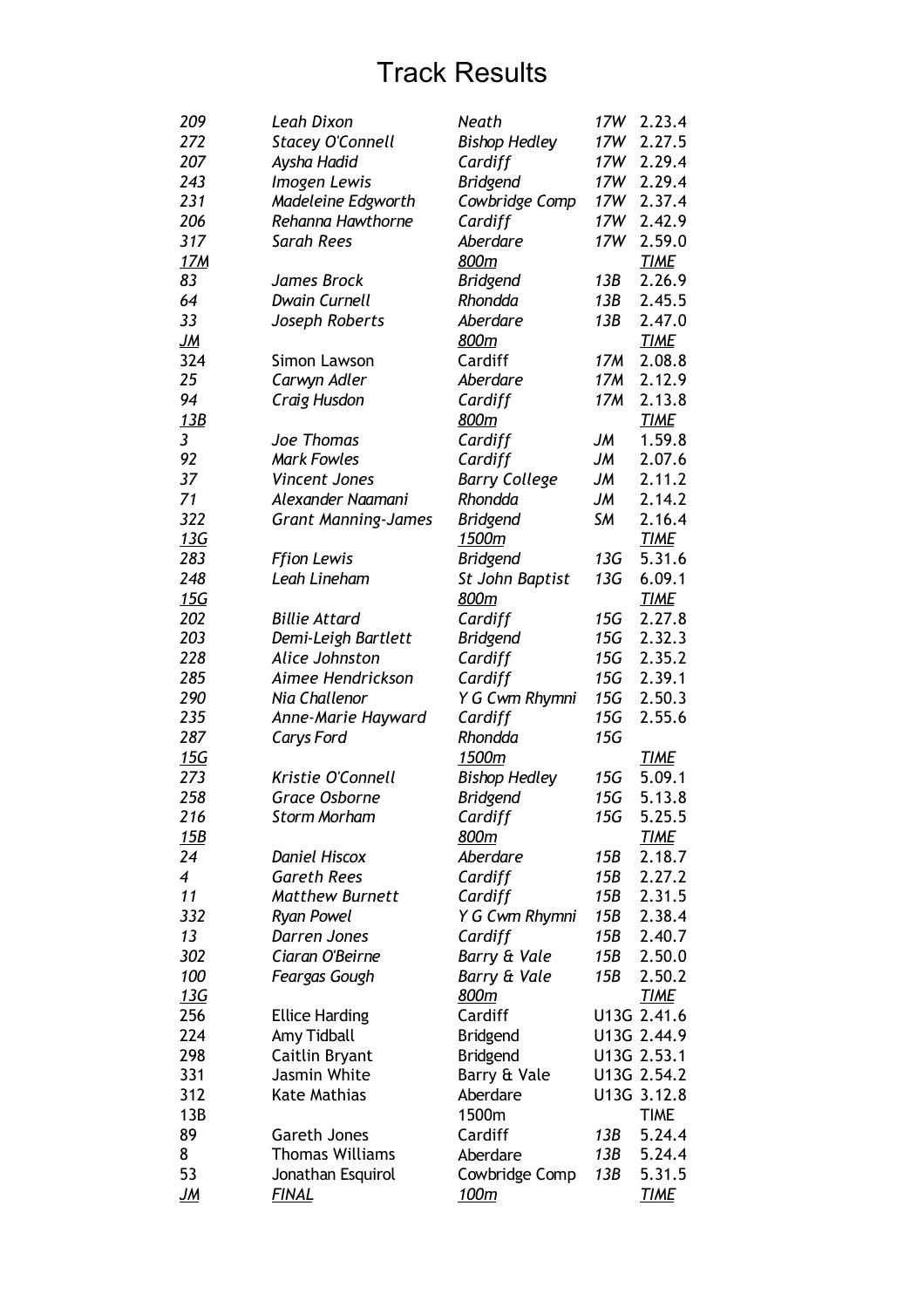| 5                      | David Mann             | Aberdare                   | JM              | 11.4        |
|------------------------|------------------------|----------------------------|-----------------|-------------|
| $\mathbf{1}$           | <b>Daniel Williams</b> | Aberdare                   | JM              | 12.3        |
| <b>SM</b>              | <b>FINAL</b>           | 100m                       |                 | <b>TIME</b> |
| 58                     | Seriashe Childs        | Cardiff                    | SM              | 11.1        |
| 316                    | <b>Marc Rithchie</b>   | Aberdare                   | <b>SM</b>       | 11.1        |
| 310                    | James Moore            | <b>Brchfield</b>           | <b>SM</b>       | 11.7        |
| 73                     | Luke Litchfield        | Aberdare                   | <b>SM</b>       | 12.0        |
| JW, SW                 | <u>FINAL</u>           | 100m                       |                 | <b>TIME</b> |
| 320                    | Melanie Stephenson     | Cardiff                    | JW              | 12.4        |
| 305                    | Kimberly Morgan        | <b>Bridgend</b>            | JW              | 13.1        |
| 253                    | Kathryn Williams       | Cardiff                    | SW              | 12.7        |
| 279                    | Samantha Gamble        | Cardiff                    | SW              | 14.2        |
| <u>17W</u>             | <u>FINAL</u>           | 100m                       |                 | <b>TIME</b> |
| 222                    | Zara George            | Cardiff                    | 17W             | 12.7        |
| 269                    | Kayleigh Brown         | Barry & Vale               | 17W             | 13.5        |
| 284                    | Rebecca Gatt           | <b>Bridgend</b>            | 17W             | 13.5        |
| 244                    | Charlotte Spear        | Aberdare                   | 17W             | 14.6        |
| <u>15G</u>             | FINAL                  | 100m                       |                 | <b>TIME</b> |
|                        | <b>Katie Hewitt</b>    |                            | 15G             |             |
| 219                    |                        | Aberdare                   |                 | 13.4        |
| 307                    | <b>Stacey Vincent</b>  | <b>Bridgend</b>            | 15G             | 13.4        |
| 257                    | <b>Rachel Davies</b>   | <b>Bridgend</b>            | 15G             | 13.5        |
| 223                    | Lauren McCarthy        | Cardiff                    | 15G             | 13.9        |
| 242                    | <b>Rhian Israel</b>    | <b>Bridgend</b>            | 15G             | 14.5        |
| 217                    | Lorna Chamberlain      | Cardiff                    | 15G             | 14.6        |
| 208                    | Kirsty Marshall        | Aberdare                   | 15G             | 15.2        |
| 15B                    | <b>FINAL</b>           | <u>100m</u>                |                 | <b>TIME</b> |
| 313                    | <b>Ben Jones</b>       | Aberdare                   | 15B             | 12.3        |
| 314                    | Jordan Howells         | Aberdare                   | 15B             | 12.4        |
| 18                     | Jonathan Pengelly      | Cardiff                    | 15B             | 12.6        |
| 328                    | Daniel Godwin          | <b>Bridgend</b>            | 15B             | 12.8        |
| 55                     | Liam Scourfield        | <b>UWIC</b>                | 15B             | 12.8        |
| 68                     | Luke Morgan            | Y G Cwm Rhymni             | 15B             | 12.9        |
| 52                     | <b>Oliver Trotman</b>  | Cowbridge Comp             | 15B             | 13.4        |
| 13B                    | <u>FINAL</u>           | <u>100m</u>                |                 | <b>TIME</b> |
| 38                     | Lewis Jones            | <b>Bridgend</b>            | 13B             | 14.1        |
| 91                     | Nathan Lawrence        | Cardiff                    | 13B             | 14.4        |
| 85                     | <b>Ben Pearse</b>      | Cardiff                    | 13B             | 14.6        |
| <u>JW,17M,VM FINAL</u> |                        | <u>110m &amp; 100m hdl</u> |                 | <b>TIME</b> |
| 82                     | Arwel Menear           | Y G Cwm Rhymni             | 17M             | 15.8        |
| 229                    | Kathryn Davies         | Newport                    | JW              | 18.1        |
| 303                    | Michael Mullins        | Rhondda                    | VM              | 19.4        |
| 17W                    | <b>FINAL</b>           | 80m hdl                    |                 | <u>TIME</u> |
| 232                    | Hannah Lewis           | <b>Bridgend</b>            | 17W             | 13.2        |
| 13B & 15G              | <b>FINAL</b>           | <u>75m hdl</u>             |                 | <b>TIME</b> |
| 85                     | Ben Pearse             | Cardiff                    | 13B             | 15.0        |
| 56                     | <b>Stephen Guest</b>   | <b>Bridgend</b>            | 13B             | 16.2        |
| 257                    | <b>Rachel Davies</b>   | <b>Bridgend</b>            | 15G             | 12.6        |
| <u> 13G</u>            | <u>FINAL</u>           | <u>70m hdl</u>             |                 | <b>TIME</b> |
| 226                    | <b>Bethan Hocking</b>  | <b>Bridgend</b>            | 13 <sub>G</sub> | 13.5        |
| 233                    | Jessica MacDonald      | Aberdare                   | 13G             | 14.1        |
| 15B                    | <u>FINAL</u>           | 400m                       |                 | <b>TIME</b> |
| 9                      | Gerwyn Morgan          | <b>Bridgend</b>            | 15B             | 57.0        |
| 49                     | Jacob Brennan          | Cardiff                    | 15B             | 63.9        |
| 61                     | Calvin Newman          | Barry & Vale               | 15B             | 64.6        |
| 67                     | Nathan Webber          | Rhondda                    | 15B             | 70.8        |
|                        |                        |                            |                 |             |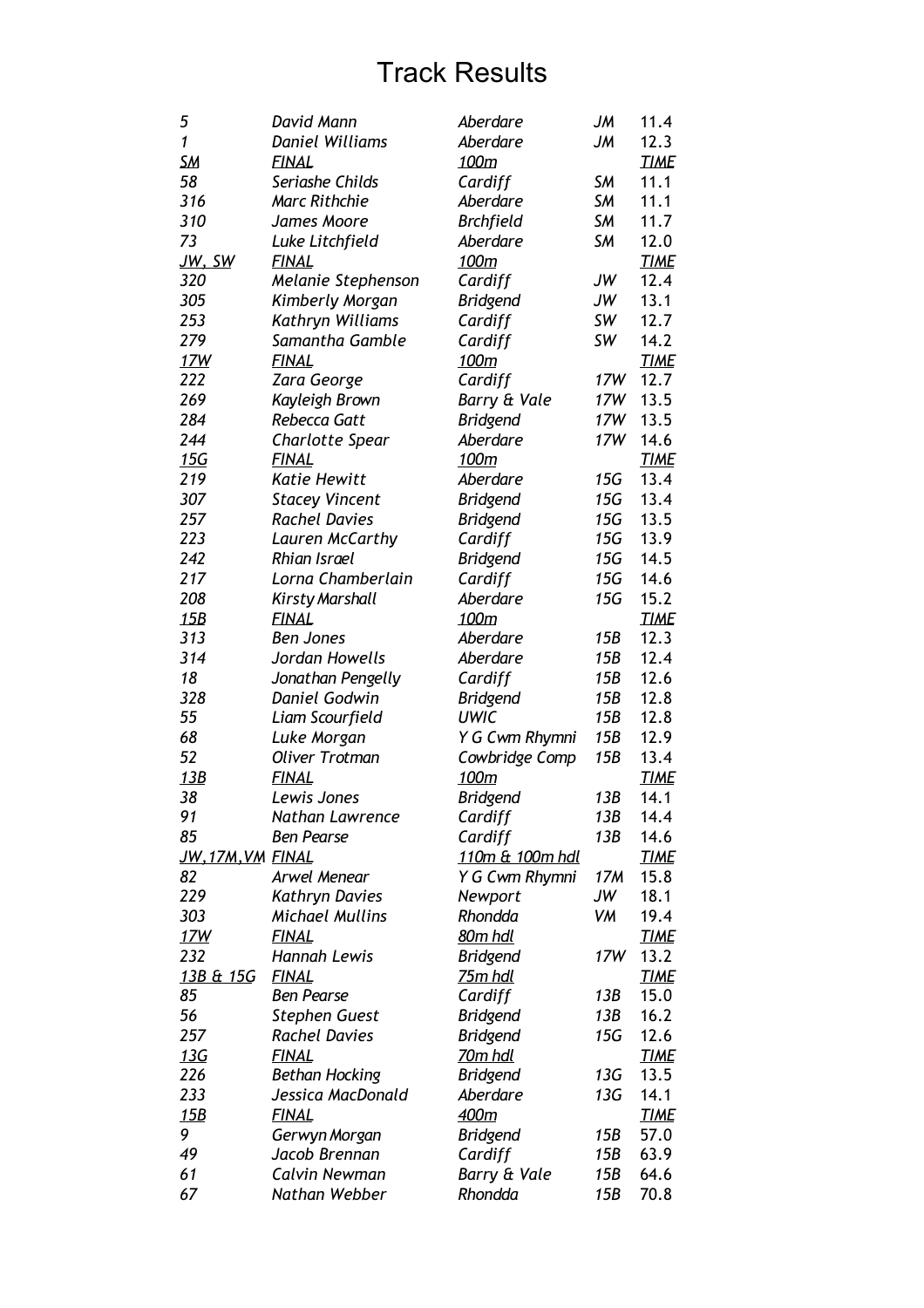| 302            | Ciaran O'Beirne                 | Barry & Vale      | 15B | 79.5        |                 |
|----------------|---------------------------------|-------------------|-----|-------------|-----------------|
| <u>17M</u>     | <b>FINAL</b>                    | 400m              |     | <b>TIME</b> |                 |
| 45             | <b>Gareth Sutcliffe</b>         | Cardiff           | 17M | 52.9        |                 |
| 30             | <b>Christopher Hayes</b>        | Cardiff           | 17M | 54.2        |                 |
| 46             | <b>Matthew Morgan</b>           | Cardiff           | 17M | 54.2        |                 |
| 34             | <b>Llion Meaker</b>             | Aberdare          | 17M | 55.4        |                 |
| 94             | Craig Husdon                    | Cardiff           | 17M | 58.9        |                 |
| VW, JM         | <b>FINAL</b>                    | 400m              |     | <b>TIME</b> |                 |
| 204            | Sue Hooper                      | Cardiff           | VW  | 66.4        |                 |
| 71             | Alexander Naamani               | Rhondda           | JМ  | 57.5        |                 |
| 17W            | <b>FINAL</b>                    | 300m              |     | <b>TIME</b> |                 |
| 246            | Samantha Humphrey               | <b>Bridgend</b>   | 17W | 43.5        |                 |
| 201            | Aimee Thomas                    | St Cyres HS       | 17W | 50.3        |                 |
| 227            | <b>Hannah Lewis</b>             | Cardiff           | 17W | 50.3        |                 |
| <b>17M</b>     | <b>FINAL</b>                    | 200m              |     | <b>TIME</b> |                 |
| 27             | <b>Rhys Knapman</b>             | Barry & Vale      | 17M | 23.5        |                 |
| 19             | <b>Matthew Daniels</b>          | Cardiff           | 17M | 24.1        |                 |
| 54             | <b>Ryan James</b>               | <b>Bridgend</b>   | 17M | 24.1        |                 |
| 22             | <b>Adam Jones</b>               | Barry & Vale      | 17M | 24.3        |                 |
| 31             | <b>Christopher Howe</b>         | Cardiff           | 17M | 24.3        |                 |
| 44             | Lewis Major                     | <b>Bridgend</b>   | 17M | 24.5        |                 |
| 15G            | First 2 + 4 fastest losers 200m |                   |     | <b>TIME</b> |                 |
| 307            | <b>Stacey Vincent</b>           | <b>Bridgend</b>   | 15G | 27.6        | ht1             |
| 202            | <b>Billie Attard</b>            | Cardiff           | 15G | 27.8        | ht <sub>2</sub> |
| 219            | <b>Katie Hewitt</b>             | Aberdare          | 15G | 28.3        | ht1             |
| 241            | Rachel McCabe                   | Cardiff           | 15G | 28.4        | ht2             |
| 205            | <b>Christie Williams</b>        | Aberdare          | 15G | 28.5        | ht1             |
| 217            | Lorna Chamberlain               |                   | 15G | 28.9        | ht1             |
| 285            | Aimee Hendrickson               | Cardiff           | 15G |             | ht2             |
|                |                                 | Cardiff           |     | 29.0        |                 |
| 242            | <b>Rhian Israel</b>             | Rhondda           | 15G | 29.0        | ht2             |
| 208            | <b>Kirsty Marshall</b>          | Aberdare          | 15G | 30.9        |                 |
| <u>17M</u>     | <b>FINAL</b>                    | 1500m s/c         |     | <b>TIME</b> |                 |
| 10             | Dafydd Jenkins                  | Cardiff           | 17M | 4:53.1      |                 |
| 95             | <b>Hywel Jones</b>              | Y G Cwm Rhymni    | 17M | 5:23.9      |                 |
| 15B            | <b>FINAL</b>                    | 1500m             |     | <b>TIME</b> |                 |
| 24             | <b>Daniel Hiscox</b>            | Aberdare          | 15B | 4.53.3      |                 |
| 79             | <b>Lloyd Harris</b>             | Llanishen HS      | 15B | 5.06.8      |                 |
| 76             | <b>Matthew Walford</b>          | Aberdare          | 15B | 5.18.1      |                 |
| 6              | Stefano Falsini                 | Cardiff           | 15B | 5.26.7      |                 |
| 17M, SM        | <b>FINAL</b>                    | 1500m             |     | <b>TIME</b> |                 |
| 41             | Rowan Axe                       | Cardiff           | 17M | 4.20.8      |                 |
| 93             | Ali Solhjoo                     | Cardiff           | 17M | 4.40.5      |                 |
| 35             | <b>Tom Hall</b>                 | Cardiff           | 17M | 4.46.8      |                 |
| 315            | Dafydd Jones                    | Y G Cwm Rhymni    | 17M | 4.58.6      |                 |
| 309            | <b>Ed Takata</b>                | Cardiff           | SМ  | 4.17.5      |                 |
| 329            | Jonathan Phillilps              | <b>Bridgend</b>   | SМ  | 4.17.5      |                 |
| 75             | Joe Thomas                      | <b>Bridgend</b>   | SМ  | 4.19.7      |                 |
| <u>17W, JW</u> | <b>FINAL</b>                    | 1500m             |     | <b>TIME</b> |                 |
| 306            | Paris Williams                  | Cardiff           | JW  | 5.07.2      |                 |
| 281            | Lowri Morgan                    | Cardiff           | 17W | 5.23.4      |                 |
| 215            | <b>Zoe Hoskins</b>              | <b>Bridgend</b>   | 17W | 5.23.8      |                 |
| 207            | Aysha Hadid                     | Cardiff           | 17W | 5.28.8      |                 |
| 267            | Elsa Carpenter                  | <b>Unattached</b> | 17W | 5.34.3      |                 |
| 311            | <b>Vicky Scrivens</b>           | Aberdare          | JW  | 5.34.4      |                 |
| <u>SM</u>      | <b>FINAL</b>                    | 200m              |     | <b>TIME</b> |                 |
|                |                                 |                   |     |             |                 |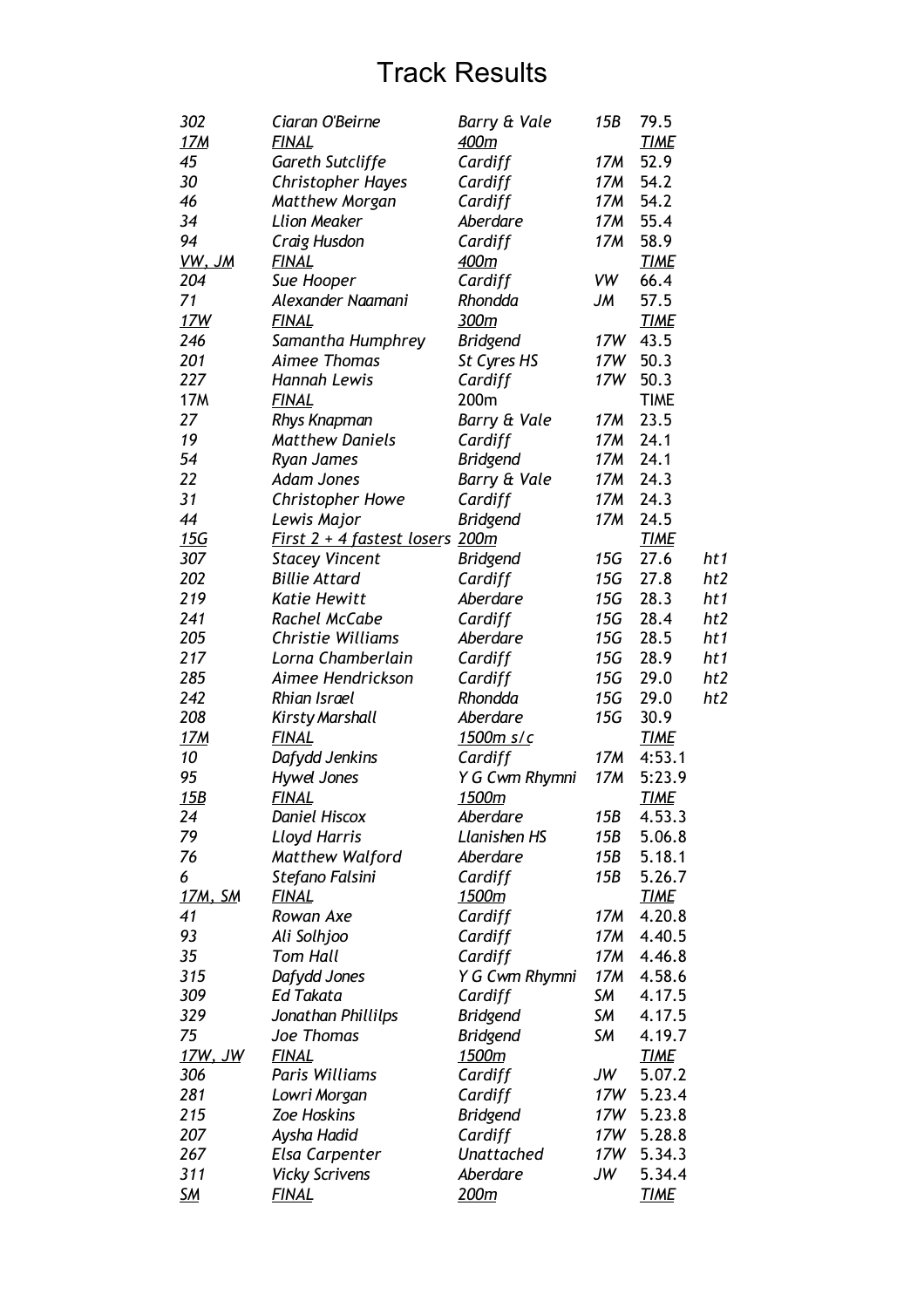| 40            | <b>Andrew Watkins</b>    | Cwmbran         | SM        | 22.4        |
|---------------|--------------------------|-----------------|-----------|-------------|
| 96            | Michael Dwight           | Cardiff         | JM        | 23.5        |
| JW, SW        | <b>FINAL</b>             | 200m            |           | <b>TIME</b> |
| 320           | Melanie Stephenson       | Cardiff         | JW        | 25.3        |
| 253           | Kathryn Williams         | Cardiff         | SW        | 25.7        |
| 277           | Linsey Fitzgerald        | Newport         | SW        | 27.4        |
| 279           | Samantha Gamble          | Cardiff         | SW        | 29.8        |
| 17W           | <b>FINAL</b>             | 200m            |           | <b>TIME</b> |
| 252           | <b>Shelly Brace</b>      | <b>Bridgend</b> | 17W       | 28.2        |
| 227           | Hannah Lewis             | Cardiff         | 17W       | 28.4        |
| 269           | Kayleigh Brown           | Barry & Vale    | 17W       | 28.9        |
| 204           | Sue Hooper               | Cardiff         | <b>VW</b> | 29.9        |
| <u>15G</u>    | <b>FINAL</b>             | 200m            |           | <b>TIME</b> |
| 307           | <b>Stacey Vincent</b>    | <b>Bridgend</b> | 15G       | 27.7        |
| 219           | <b>Katie Hewitt</b>      | Aberdare        | 15G       | 28.2        |
| 202           | <b>Billie Attard</b>     | Cardiff         | 15G       | 28.3        |
| 241           | Rachel McCabe            | Cardiff         | 15G       | 28.9        |
| 285           | Aimee Hendrickson        | Cardiff         | 15G       | 29.6        |
| 217           | Lorna Chamberlain        | Cardiff         | 15G       | 29.7        |
| 264           | Jessica John             | <b>Bridgend</b> | 15G       | 29.8        |
| 205           | <b>Christie Williams</b> | Aberdare        | 15G       | 29.9        |
| 15B           | <b>FINAL</b>             | 200m            |           | <b>TIME</b> |
| 18            | Jonathan Pengelly        | Cardiff         | 15B       | 25.7        |
| 49            | Jacob Brennan            | Cardiff         | 15B       | 29.0        |
| 61            | Calvin Newman            | Barry & Vale    | 15B       | 29.5        |
| 100           | Feargas Gough            | Barry & Vale    | 15B       | 30.7        |
| 13G           | <b>FINAL</b>             | 200m            |           | <b>TIME</b> |
| 296           | Sara Otung               | Cardiff         | 13G       | 28.0        |
| 210           | Hannah Kelleher          | Aberdare        | 13G       | 28.2        |
| 224           | <b>Amy Tidball</b>       | <b>Bridgend</b> | 13G       | 29.8        |
| 261           | Lauren McCarthy          | St Cyres HS     | 13G       | 31.4        |
| 275           | <b>Claire Thomson</b>    | Aberdare        | 13G       | 31.9        |
| 13B           | <b>FINAL</b>             | 200m            |           | <b>TIME</b> |
| 38            | Lewis Jones              | <b>Bridgend</b> | 13B       | 28.0        |
| 91            | Nathan Lawrence          | Cardiff         | 13B       | 31.9        |
| <u>JM, SM</u> |                          | 5000m           |           | <b>TIME</b> |
| 329           | Jonathan Phillilps       | Cardiff         | <b>SM</b> | 15:20.8     |
| 326           | <b>Mark Jenkins</b>      | <b>Bridgend</b> | SM        | 15:25.4     |
| 7             | <b>Matthew Williams</b>  | Aberdare        | JM        | 15:49.0     |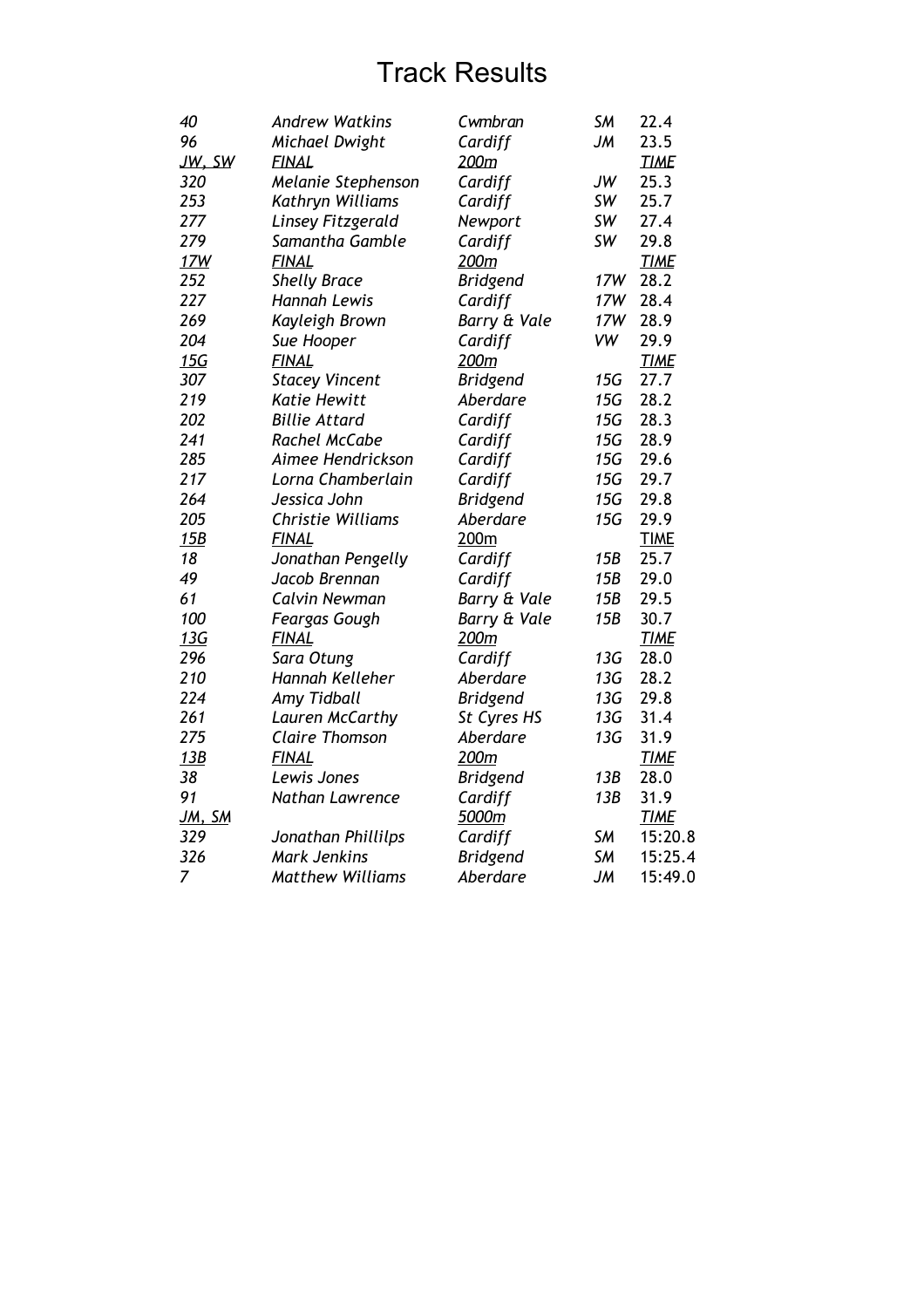| No<br>56<br>89            | Name<br><b>Stephen Guest</b><br>Gareth Jones                                                                                      | Club<br>Bridgend<br>Cardiff                                                                | Age<br>U13B<br><b>U13B</b>                   | High Jump 1.40<br>High Jump 1.05                                                                         | Perf |
|---------------------------|-----------------------------------------------------------------------------------------------------------------------------------|--------------------------------------------------------------------------------------------|----------------------------------------------|----------------------------------------------------------------------------------------------------------|------|
| 76<br>99                  | <b>Matthew Walford</b><br>Robert McGregor                                                                                         | Aberdare<br><b>Bridgend</b>                                                                | <b>U15B</b><br><b>U15B</b>                   | High Jump 1.40<br>High Jump 1.25                                                                         |      |
| 26                        | Lewis Long                                                                                                                        | Cardiff                                                                                    |                                              | U17M High Jump 1.65                                                                                      |      |
| 63<br>87<br>1             | Dean Harry<br><b>Chris Hume</b><br><b>Daniel Williams</b>                                                                         | Barry & Vale<br>Barry & Vale<br>Aberdare                                                   | JM<br><b>JM</b><br>JM                        | High Jump 1.80<br>High Jump 1.80<br>High Jump 1.70                                                       |      |
|                           | 296 Sara Otung<br>312 Kate Mathias                                                                                                | Cardiff<br>Aberdare                                                                        | U13G<br>U13G                                 | High Jump 1.31<br>High Jump 1.15                                                                         |      |
|                           | 264 Jessica John<br>287 Carys Ford                                                                                                | <b>Bridgend</b><br>Rhondda                                                                 | U15G<br><b>U15G</b>                          | High Jump 1.28<br>High Jump 1.10                                                                         |      |
|                           | 250 Eiry Sian Bateman<br>231 Madeleine Edgworth                                                                                   | Cardiff<br>Cowbridge Comp                                                                  |                                              | U17W High Jump 1.40<br>U17W High Jump 1.45                                                               |      |
|                           | 254 Jennifer Wade<br>229 Kathryn Davies<br>291 Samantha Caldwell<br>221 Rhian Phillips                                            | Barry & Vale<br>Newport<br><b>Bridgend</b><br><b>Bridgend</b>                              | JW<br>JW<br>JW<br>JW                         | High Jump 1.55<br>High Jump 1.50<br>High Jump 1.50<br>High Jump 1.35                                     |      |
| No<br>91<br>56<br>33      | Name<br>Nathan Lawrence<br><b>Stephen Guest</b><br>Joseph Roberts                                                                 | Club<br>Cardiff<br><b>Bridgend</b><br>Aberdare                                             | Age<br>U13B<br>U13B<br><b>U13B</b>           | Long Jump 3.83<br>Long Jump 3.76<br>Long Jump 2.97                                                       | Perf |
| 57<br>55<br>9<br>69<br>18 | <b>David Guest</b><br>Liam Scourfield<br>Gerwyn Morgan<br>Joshua Beattie<br>Jonathan Pengelly                                     | Bridgend<br><b>UWIC</b><br><b>Bridgend</b><br>Aberdare<br>Cardiff                          | U15B<br>U15B<br>U15B<br>U15B<br>U15B         | Long Jump 6.01<br>Long Jump 5.45<br>Long Jump 5.25<br>Long Jump 5.25<br>Long Jump 4.69                   |      |
| 29<br>44                  | Robert Green<br>Lewis Major                                                                                                       | Cardiff<br><b>Bridgend</b>                                                                 |                                              | U17M Long Jump 4.96<br>U17M Long Jump 4.46                                                               |      |
| 96<br>63                  | Michael Dwight<br>Dean Harry                                                                                                      | Cardiff<br>Barry & Vale                                                                    | <b>JM</b><br><b>JM</b>                       | Long Jump 6.16<br>Long Jump 5.82                                                                         |      |
| 23                        | Wyn Roberts                                                                                                                       | Swansea                                                                                    | <b>SM</b>                                    | Long Jump 6.82                                                                                           |      |
|                           | 300 Rebekah Woods<br>238 Rhianydd Llewellyn<br>260 Toyah Newman<br>233 Jessica MacDonald<br>276 Elisha Hughes<br>248 Leah Lineham | Llanishen HS<br><b>Bridgend</b><br>Barry & Vale<br>Aberdare<br>Aberdare<br>St John Baptist | U13G<br>U13G<br>U13G<br>U13G<br>U13G<br>U13G | Long Jump 4.16<br>Long Jump 3.97<br>Long Jump 3.68<br>Long Jump 3.58<br>Long Jump 3.47<br>Long Jump 3.43 |      |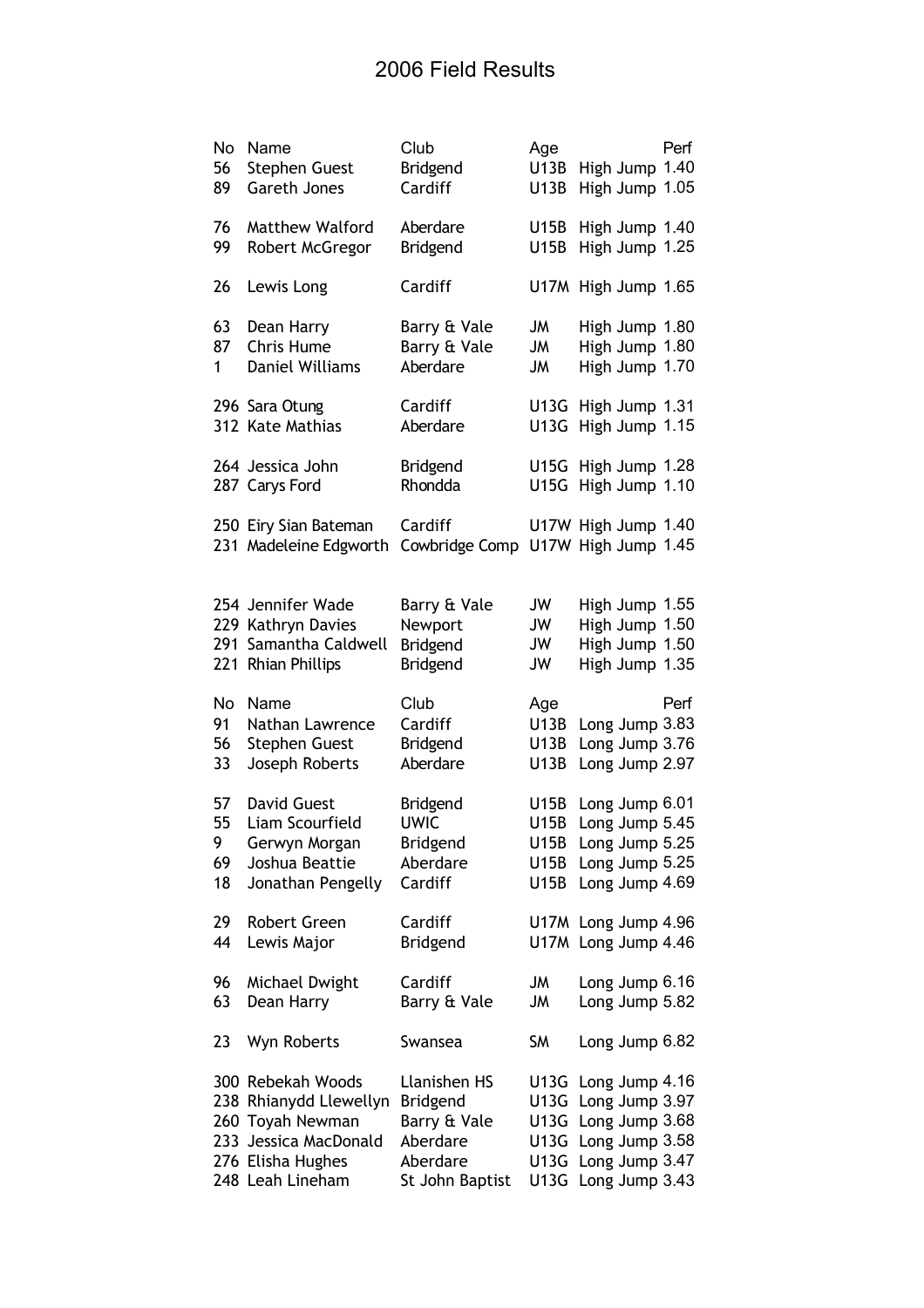|    | 323 Elizabeth Harris                                       | <b>Bridgend</b>                       |             | U13G Long Jump 2.91                                          |       |
|----|------------------------------------------------------------|---------------------------------------|-------------|--------------------------------------------------------------|-------|
|    | 257 Rachel Davies<br>241 Rachel McCabe<br>242 Rhian Israel | <b>Bridgend</b><br>Cardiff<br>Rhondda | U15G        | U15G Long Jump 4.62<br>Long Jump 4.35<br>U15G Long Jump 4.08 |       |
|    | 208 Kirsty Marshall                                        | Aberdare                              |             | U15G Long Jump 3.68                                          |       |
|    | 264 Jessica John                                           | <b>Bridgend</b>                       | U15G        | Long Jump 3.61                                               |       |
|    | 297 Jody-Marie Rees                                        | Y G Cwm Rhymni U15G Long Jump 2.82    |             |                                                              |       |
|    | 222 Zara George                                            | Cardiff                               |             | U17W Long Jump 5.27                                          |       |
|    | 284 Rebecca Gatt                                           | <b>Bridgend</b>                       |             | U17W Long Jump 4.75                                          |       |
|    | 246 Samantha Humphrey Bridgend                             |                                       |             | U17W Long Jump 4.65                                          |       |
|    | 244 Charlotte Spear                                        | Aberdare                              |             | U17W Long Jump 3.91                                          |       |
|    | 305 Kimberly Morgan                                        | <b>Bridgend</b>                       | JW          | Long Jump 4.61                                               |       |
| No | Name                                                       | Club                                  | Age         |                                                              | Perf  |
| 57 | <b>David Guest</b>                                         | <b>Bridgend</b>                       | U15B        | <b>Discus</b>                                                | 32.96 |
| 36 | <b>Rhys Hodnett</b>                                        | Cardiff                               | U15B        | <b>Discus</b>                                                | 30.66 |
| 67 | Nathan Webber                                              | Rhondda                               | U15B        | <b>Discus</b>                                                | 19.22 |
| 90 | Daryl Sailsbury                                            | Rhondda                               | U15B        | <b>Discus</b>                                                | 13.01 |
| 51 | <b>Brett Morse</b>                                         | Cardiff                               | JM          | <b>Discus</b>                                                | 44.26 |
| 16 | Peter Morgan                                               | Cardiff                               | <b>JM</b>   | <b>Discus</b>                                                | 36.28 |
| 15 | Dean Bolt                                                  | Cardiff                               | <b>SM</b>   | <b>Discus</b>                                                | 36.89 |
|    | 270 Cath Alford                                            | Rhondda                               | SW          | <b>Discus</b>                                                | 26.62 |
|    | 271 Claire Halling                                         | Rhondda                               | SW          | <b>Discus</b>                                                | 24.21 |
|    | 225 Alyson Hourihan                                        | Cardiff                               | <b>VW</b>   | <b>Discus</b>                                                | 37.52 |
|    | 333 Rhys Hutcherson                                        | Y G Cwm Rhymni U17M Discus            |             |                                                              | 30.00 |
| 72 | <b>Anthony Halling</b>                                     | Rhondda                               | <b>U17M</b> | <b>Discus</b>                                                | 31.59 |
|    | 327 Ashley Johnston                                        | St Cyres HS                           |             | U17M Discus                                                  | 34.61 |
|    | 268 Sian Balchin                                           | Barry & Vale                          | U15G        | <b>Discus</b>                                                | 23.99 |
|    | 293 Zoe Walters                                            | Rhondda                               | U15G        | <b>Discus</b>                                                | 21.28 |
|    | 274 Alex Thompson                                          | Aberdare                              | <b>U15G</b> | <b>Discus</b>                                                | 13.92 |
| No | Name                                                       | Club                                  | Age         |                                                              | Perf  |
| 86 | Harry Hirsch-BennionCardiff                                |                                       | <b>U13B</b> | Shot                                                         | 7.11  |
| 38 | Lewis Jones                                                | <b>Bridgend</b>                       | U13B        | Shot                                                         | 6.70  |
| 64 | <b>Dwain Curnell</b>                                       | Rhondda                               | U13B        | Shot                                                         | 6.42  |
| 48 | <b>Gethin Parry</b>                                        | Rhondda                               | U13B        | Shot                                                         | 6.19  |
| 57 | <b>David Guest</b>                                         | <b>Bridgend</b>                       | U15B        | Shot                                                         | 13.29 |
| 52 | <b>Oliver Trotman</b>                                      | Cowbridge Comp U15B                   |             | Shot                                                         | 6.60  |
| 50 | <b>Corey Gardner</b>                                       | <b>Caerphilly HS</b>                  | U17M Shot   |                                                              | 12.11 |
| 72 | <b>Anthony Halling</b>                                     | Rhondda                               | U17M Shot   |                                                              | 11.01 |
|    |                                                            |                                       |             |                                                              |       |
| 51 | <b>Brett Morse</b>                                         | Cardiff                               | JM          | Shot                                                         | 10.43 |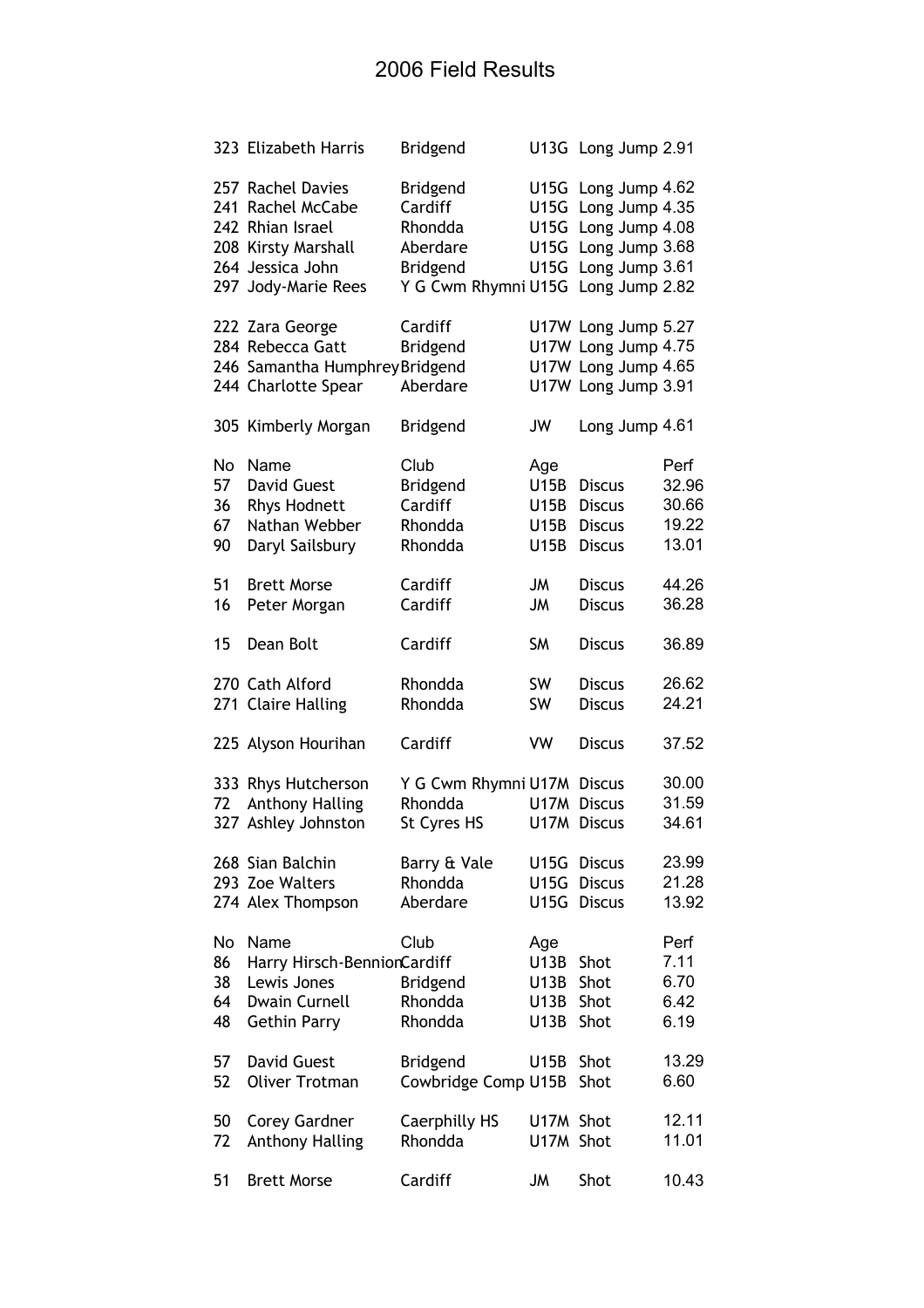| 15                                     | Dean Bolt                                                                                                            | Cardiff                                                                                          | <b>SM</b>                                   | Shot                                                           | 13.00                                                      |
|----------------------------------------|----------------------------------------------------------------------------------------------------------------------|--------------------------------------------------------------------------------------------------|---------------------------------------------|----------------------------------------------------------------|------------------------------------------------------------|
|                                        | 276 Elisha Hughes<br>226 Bethan Hocking<br>260 Toyah Newman                                                          | Aberdare<br><b>Bridgend</b><br>Barry & Vale                                                      | U13G<br>U13G<br>U13G                        | Shot<br>Shot<br>Shot                                           | 6.85<br>6.12<br>5.58                                       |
|                                        | 205 Christie Williams<br>268 Sian Balchin<br>265 Holly Anne Thomas                                                   | Aberdare<br>Barry & Vale<br>Rhondda                                                              | U15G<br><b>U15G</b><br><b>U15G</b>          | Shot<br>Shot<br>Shot                                           | 8.94<br>8.52<br>6.97                                       |
|                                        | 255 Bea Morris                                                                                                       | Cardiff                                                                                          | U17W Shot                                   |                                                                | 8.30                                                       |
|                                        | 304 Nicola Stephenson<br>221 Rhian Phillips                                                                          | <b>Bridgend</b><br><b>Bridgend</b>                                                               | JW<br>JW                                    | Shot<br>Shot                                                   | 10.78<br>8.84                                              |
|                                        | 270 Cath Alford<br>271 Claire Halling                                                                                | Rhondda<br>Rhondda                                                                               | <b>SW</b><br>SW                             | Shot<br>Shot                                                   | 8.76<br>6.90                                               |
|                                        | 225 Alyson Hourihan                                                                                                  | Cardiff                                                                                          | VW                                          | Shot                                                           | 10.41                                                      |
| 50<br>72                               | <b>Corey Gardner</b><br><b>Anthony Halling</b>                                                                       | <b>Caerphilly HS</b><br>Rhondda                                                                  | U17M Shot<br>U17M Shot                      |                                                                | 12.11<br>11.01                                             |
| No                                     | Name<br>213 Jessica Abraham<br>212 Hannah Abraham<br>221 Rhian Phillips                                              | Club<br>Cardiff<br>Cardiff<br><b>Bridgend</b>                                                    | Age<br>JW<br>JW<br>JW                       | Pole Vault 3.45<br>Pole Vault 3.15<br>Pole Vault 3.05          | Perf                                                       |
| 77                                     | John Howe                                                                                                            | Rhondda                                                                                          | VM                                          | Pole Vault 2.75                                                |                                                            |
|                                        | 282 Louise Butterworth<br>319 Lyndsey Maund<br>286 Bryony Raine                                                      | <b>UWIC</b><br>Swansea<br>Cardiff                                                                | SW<br>SW<br>SW                              | Pole Vault 3.61<br>Pole Vault 3.35<br>Pole Vault 3.05          |                                                            |
| No<br>9<br>99<br>84<br>100<br>90<br>52 | Name<br>Gerwyn Morgan<br>Robert McGregor<br>Jamie Young<br>Feargas Gough<br>Daryl Sailsbury<br><b>Oliver Trotman</b> | Club<br>Bridgend<br><b>Bridgend</b><br>Cardiff<br>Barry & Vale<br>Rhondda<br>Cowbridge Comp U15B | Age<br>U15B<br>U15B<br>U15B<br>U15B<br>U15B | Javelin<br>Javelin<br>Javelin<br>Javelin<br>Javelin<br>Javelin | Perf<br>32.37<br>26.22<br>25.04<br>22.73<br>22.17<br>21.80 |
| 65<br>54<br>2<br>72                    | <b>Luke Davies</b><br>Ryan Bowen<br>Joshua Williams<br>Anthony Halling                                               | Y G Cwm Rhymni U17M Javelin<br>Bridgend<br>Aberdare<br>Rhondda                                   |                                             | U17M Javelin<br>U17M Javelin<br>U17M Javelin                   | 38.44<br>36.87<br>32.21<br>30.91                           |
| 16                                     | Peter Morgan                                                                                                         | Cardiff                                                                                          | <b>JM</b>                                   | Javelin                                                        | 44.67                                                      |
| 88                                     | Simon Bull                                                                                                           | Cardiff                                                                                          | <b>SM</b>                                   | Javelin                                                        | 46.66                                                      |
|                                        | 268 Sian Balchin                                                                                                     | Barry & Vale                                                                                     | <b>U15G</b>                                 | Javelin                                                        | 27.17                                                      |